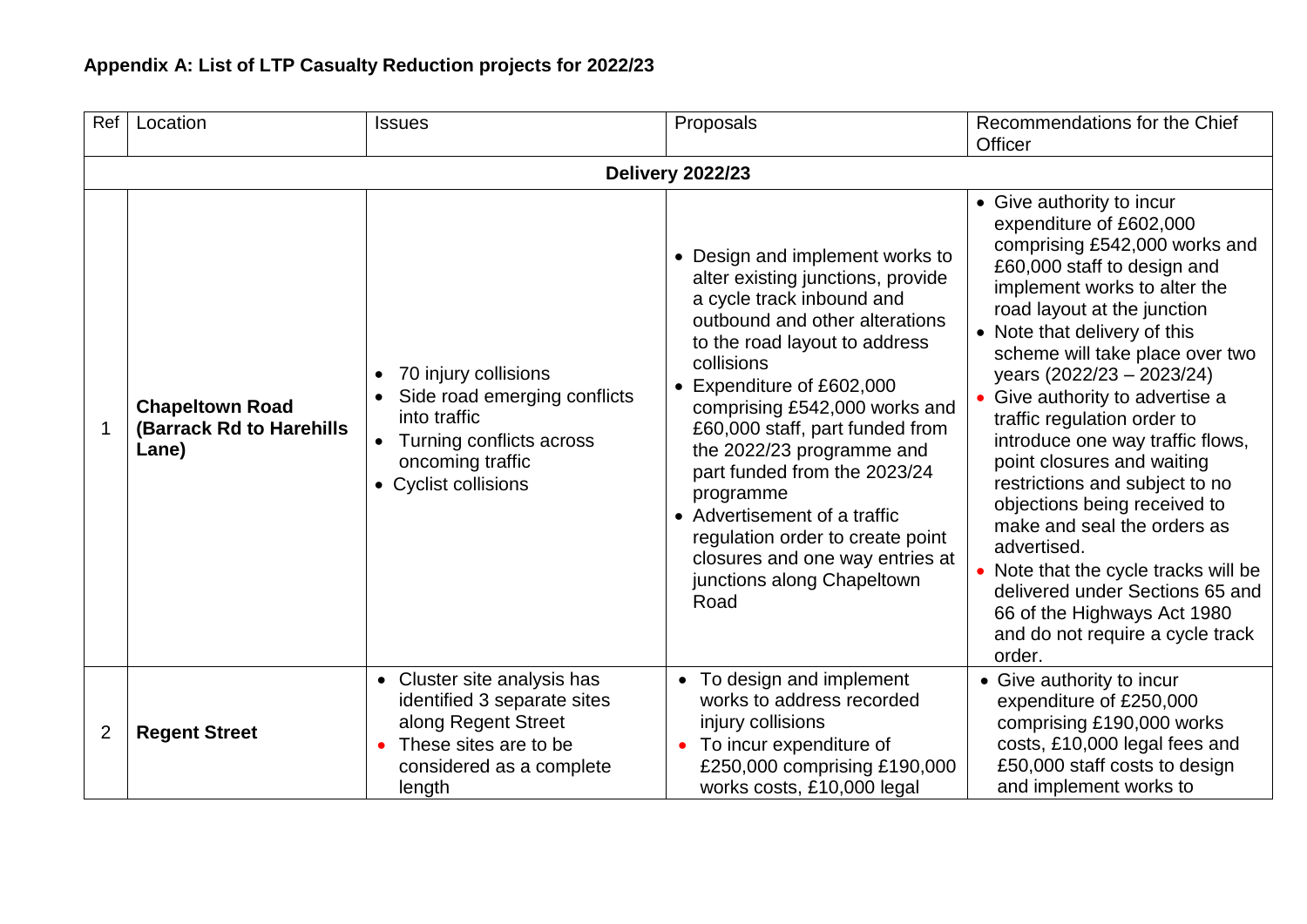|   |                                                         |                                                                                                                                                                                                                                                                                      | fees and £50,000 staff costs,<br>part funded from the 2022/23<br>programme and part funded<br>from the 2023/24 programme                                                                                          | address recorded injury<br>collisions<br>Note that delivery of this<br>scheme will take place over two<br>years (2022/23 - 2023/24)<br>Give authority to advertise<br>traffic regulation orders as<br>necessary to support the<br>proposed works, and if no<br>objections are received to make<br>and seal the orders as<br>advertised.                |
|---|---------------------------------------------------------|--------------------------------------------------------------------------------------------------------------------------------------------------------------------------------------------------------------------------------------------------------------------------------------|-------------------------------------------------------------------------------------------------------------------------------------------------------------------------------------------------------------------|--------------------------------------------------------------------------------------------------------------------------------------------------------------------------------------------------------------------------------------------------------------------------------------------------------------------------------------------------------|
| 3 | <b>Meanwood centre</b><br>casualty reduction<br>package | 14 collisions (2 serious and 12<br>$\bullet$<br>slight)<br>Pedestrian casualties and<br>$\bullet$<br>severance issues<br>Existing layout does not<br>$\bullet$<br>preclude high traffic speeds<br>Two priority junctions in<br>$\bullet$<br>proximity create turning<br>difficulties | To design and implement<br>works to improve road safety<br>and complement the proposed<br><b>Local Centres Programme</b><br>scheme.<br>£100k casualty reduction<br>funding to complement £600k of<br>other monies | • Give authority to incur<br>expenditure of £100,000 works<br>costs to implement works to<br>alter the road layout at the<br>junction<br>• Give authority to advertise a<br>traffic regulation order to prohibit<br>turning movements as<br>necessary, and subject to no<br>objections being received to<br>make and seal the orders as<br>advertised. |
| 4 | <b>Harehills Road</b>                                   | To complete an ongoing<br>$\bullet$<br>project to address the number<br>1 Length for Concern in Leeds                                                                                                                                                                                | To design and implement<br>$\bullet$<br>works to address recorded<br>injury collisions as detailed in a<br>previous report to the Chief<br><b>Officer</b><br>• To incur expenditure of<br>£150,000 works costs    | • Give authority to incur<br>expenditure of £150,000 as<br>noted in the previously approved<br>report on this subject                                                                                                                                                                                                                                  |